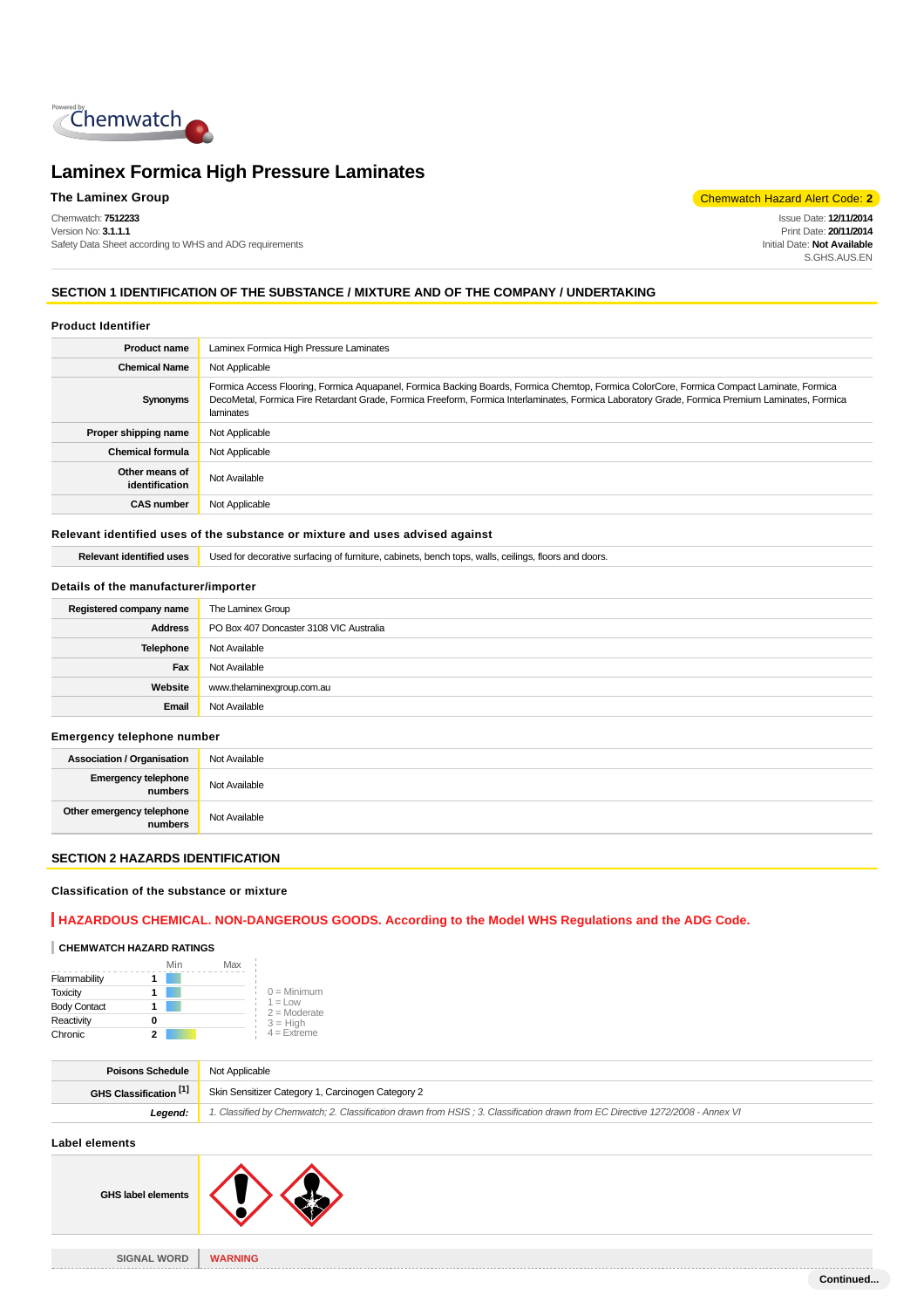#### **Hazard statement(s)**

| H <sub>317</sub>                          | May cause an allergic skin reaction |
|-------------------------------------------|-------------------------------------|
| H351                                      | Suspected of causing cancer         |
| Becompleted and atotemplottal Becompleted |                                     |

| Precautionary statement(s) Prevention |                                                                            |
|---------------------------------------|----------------------------------------------------------------------------|
| P201                                  | Obtain special instructions before use.                                    |
| P280                                  | Wear protective gloves/protective clothing/eye protection/face protection. |
| P <sub>261</sub>                      | Avoid breathing dust/fume/gas/mist/vapours/spray.                          |
| P272                                  | Contaminated work clothing should not be allowed out of the workplace.     |

# **Precautionary statement(s) Response**

| P308+P313 | IF exposed or concerned: Get medical advice/attention.           |  |
|-----------|------------------------------------------------------------------|--|
| P302+P352 | IF ON SKIN: Wash with plenty of water and soap                   |  |
| P333+P313 | If skin irritation or rash occurs: Get medical advice/attention. |  |
| P362+P364 | Take off contaminated clothing and wash it before reuse.         |  |

# **Precautionary statement(s) Storage**

**P405** Store locked up.

#### **Precautionary statement(s) Disposal**

**P501** Dispose of contents/container to authorised chemical landfill or if organic to high temperature incineration

# **SECTION 3 COMPOSITION / INFORMATION ON INGREDIENTS**

#### **Substances**

See section below for composition of Mixtures

# **Mixtures**

| <b>CAS No</b> | %[weight]      | Name                        |
|---------------|----------------|-----------------------------|
| Not Available | 60-75          | paper                       |
| 9003-35-4     | $<$ 35         | phenol/formaldehyde resin   |
| Not Available | $<$ 7          | paper-pigmented dye         |
| 9003-08-1     | $3$            | melamine/formaldehyde resin |
| Not Available | $\overline{2}$ | plasticisers                |
| Not Available | $<$ 2          | fire retardant compound     |
| 7631-86-9     | <1             | silica amorphous            |

# **SECTION 4 FIRST AID MEASURES**

# **Description of first aid measures**

| <b>Eye Contact</b>  | If this product comes in contact with eyes:<br>▶ Wash out immediately with water.<br>If irritation continues, seek medical attention.<br>► Removal of contact lenses after an eye injury should only be undertaken by skilled personnel.                                   |  |  |
|---------------------|----------------------------------------------------------------------------------------------------------------------------------------------------------------------------------------------------------------------------------------------------------------------------|--|--|
| <b>Skin Contact</b> | Brush off dust.<br>In the event of abrasion or irritation of the skin seek medical attention.                                                                                                                                                                              |  |  |
| Inhalation          | If dust is inhaled, remove from contaminated area.<br>Encourage patient to blow nose to ensure clear passage of breathing.<br>If irritation or discomfort persists seek medical attention.                                                                                 |  |  |
| Ingestion           | Not normally a hazard due to the physical form of product. The material is a physical irritant to the gastro-intestinal tract<br>Immediately give a glass of water.<br>First aid is not generally required. If in doubt, contact a Poisons Information Centre or a doctor. |  |  |

**Indication of any immediate medical attention and special treatment needed**

Treat symptomatically.

# **SECTION 5 FIREFIGHTING MEASURES**

| ▶ Water spray or fog.                            |  |
|--------------------------------------------------|--|
| $\blacktriangleright$ Foam.                      |  |
| • Dry chemical powder.                           |  |
| $\triangleright$ BCF (where regulations permit). |  |

**Fire Incompatibility** Avoid contamination / mixing of dust with oxidising agents as fire may result.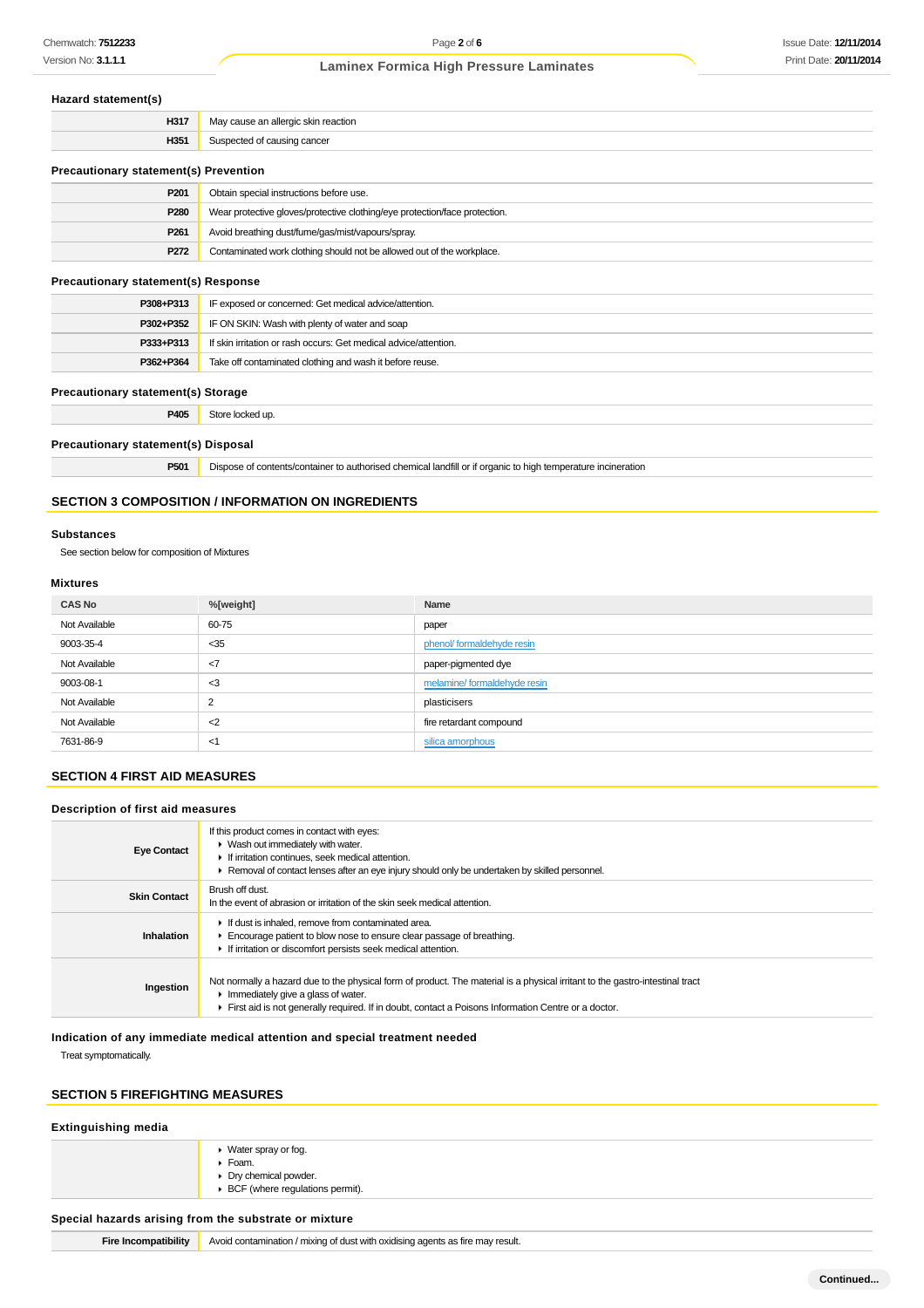#### **Advice for firefighters**

| <b>Fire Fighting</b>   | Alert Fire Brigade and tell them location and nature of hazard.<br>• Wear breathing apparatus plus protective gloves.<br>Prevent, by any means available, spillage from entering drains or water courses.<br>• Use water delivered as a fine spray to control fire and cool adjacent area.                                                                                                                                                                                                                                        |
|------------------------|-----------------------------------------------------------------------------------------------------------------------------------------------------------------------------------------------------------------------------------------------------------------------------------------------------------------------------------------------------------------------------------------------------------------------------------------------------------------------------------------------------------------------------------|
| Fire/Explosion Hazard- | Combustible<br>Wood articles do not normally constitute an explosion hazard.<br>Wood dusts, however, may constitute an explosion risk where the mean particle size is less than 200 microns, and where as little as 10% of the mixture<br>contains dust less than 80 microns in size. Only weak explosions are likely where the mean particle size exceeds 200 microns. Wood dust is considered to be<br>explosive if ignition of part of a cloud of wood dust results in the propagation of flame through the rest of the cloud. |

# **SECTION 6 ACCIDENTAL RELEASE MEASURES**

#### **Personal precautions, protective equipment and emergency procedures**

| <b>Minor Spills</b> | Refer to major spills.                                                                                                                  |
|---------------------|-----------------------------------------------------------------------------------------------------------------------------------------|
| <b>Major Spills</b> | Clean up all spills immediately.<br>Wear gloves and safety glasses. Secure load if safe to do so. Bundle / collect recoverable product. |
|                     |                                                                                                                                         |
|                     | Personal Protective Equipment advice is contained in Section 8 of the MSDS.                                                             |

### **SECTION 7 HANDLING AND STORAGE**

#### **Precautions for safe handling**

| Safe handling      | No special handling procedures required.                                                                                                                        |
|--------------------|-----------------------------------------------------------------------------------------------------------------------------------------------------------------|
| Other information  | $\blacktriangleright$ Keep dry.<br>$\blacktriangleright$ Store under cover.<br>Store in a well ventilated area.<br>Store away from sources of heat or ignition. |
|                    | Conditions for safe storage, including any incompatibilities                                                                                                    |
| Suitable container | Conorally not annicable                                                                                                                                         |

| Suitable container          | able.    |
|-----------------------------|----------|
| atihilitv<br>Stor-<br>ncomn | Keep dry |
|                             |          |

#### **PACKAGE MATERIAL INCOMPATIBILITIES**

Not Available

# **SECTION 8 EXPOSURE CONTROLS / PERSONAL PROTECTION**

#### **Control parameters**

# **OCCUPATIONAL EXPOSURE LIMITS (OEL)**

# **INGREDIENT DATA**

| Source                       | Ingredient           | <b>Material name</b>                                                                  |        | <b>TWA</b> | <b>STEL</b>      | Peak             | <b>Notes</b>     |
|------------------------------|----------------------|---------------------------------------------------------------------------------------|--------|------------|------------------|------------------|------------------|
| Australia Exposure Standards | silica<br>amorphous  | Silica - Amorphous Fumed silica (respirable dust) / Fumed silica<br>(respirable dust) |        | 2<br>mq/m3 | Not<br>Available | Not<br>Available | Not<br>Available |
| <b>EMERGENCY LIMITS</b>      |                      |                                                                                       |        |            |                  |                  |                  |
| Ingredient                   | <b>Material name</b> |                                                                                       | TEEL-1 | TEEL-2     |                  | TEEL-3           |                  |

| Ingredient       | Material name             | TEEL-1                | TEEL-2              | TEEL-3    |
|------------------|---------------------------|-----------------------|---------------------|-----------|
| silica amorphous | Silica, amorphous fumed   | $6 \,\mathrm{mq/m}$ 3 | $6 \,\mathrm{mq/m}$ | 630 mg/m3 |
| silica amorphous | Silica amorphous hydrated | $6 \,\mathrm{mq/m}$   | $6 \,\mathrm{mg/m}$ | 85 mg/m3  |
|                  |                           |                       |                     |           |

| Ingredient                  | <b>Original IDLH</b>  | <b>Revised IDLH</b> |
|-----------------------------|-----------------------|---------------------|
| paper                       | Not Available         | Not Available       |
| phenol/ formaldehyde resin  | Not Available         | Not Available       |
| paper-pigmented dye         | Not Available         | Not Available       |
| melamine/formaldehyde resin | Not Available         | Not Available       |
| plasticisers                | Not Available         | Not Available       |
| fire retardant compound     | Not Available         | Not Available       |
| silica amorphous            | N.E. mg/m3 / N.E. ppm | 3,000 mg/m3         |

**Exposure controls**

**Appropriate engineering**

**controls**

Engineering controls are used to remove a hazard or place a barrier between the worker and the hazard. Well-designed engineering controls can be highly effective in protecting workers and will typically be independent of worker interactions to provide this high level of protection.

The basic types of engineering controls are:

Process controls which involve changing the way a job activity or process is done to reduce the risk.

Enclosure and/or isolation of emission source which keeps a selected hazard "physically" away from the worker and ventilation that strategically "adds" and "removes" air in the work environment.

|Dust and vapour extraction system is recommended for static full time|exposures.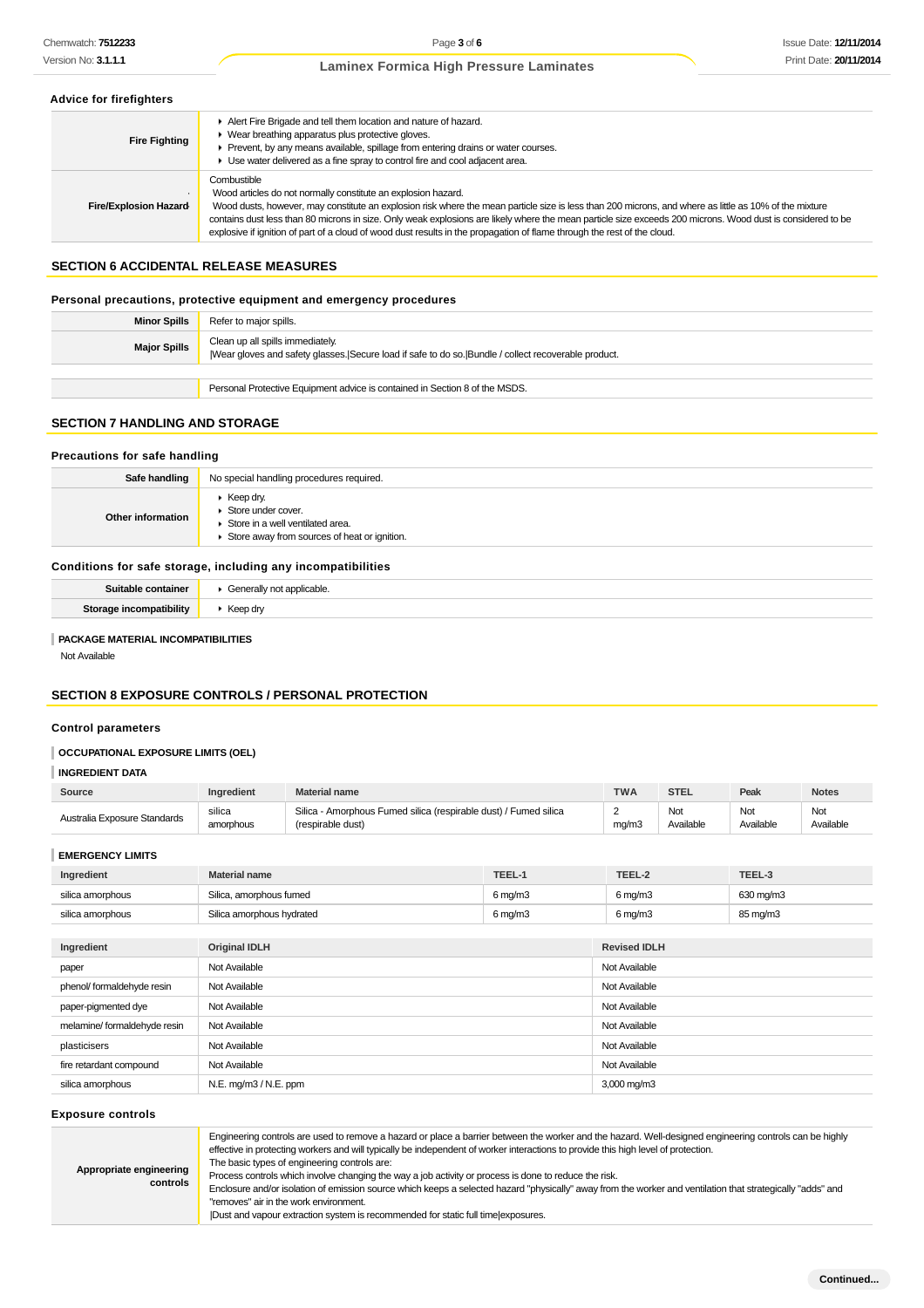Page **4** of **6**

|  |  | <b>Laminex Formica High Pressure Laminates</b> |
|--|--|------------------------------------------------|
|  |  |                                                |

| <b>Personal protection</b>   |                                                                                                                                                                                                                                                                                                                                                                               |
|------------------------------|-------------------------------------------------------------------------------------------------------------------------------------------------------------------------------------------------------------------------------------------------------------------------------------------------------------------------------------------------------------------------------|
| Eye and face protection      | No special equipment for minor exposure i.e. when handling small quantities.<br>OTHERWISE:<br>Safety glasses with side shields.<br>▶ Contact lenses may pose a special hazard; soft contact lenses may absorb and concentrate irritants. A written policy document, describing the wearing of<br>lenses or restrictions on use, should be created for each workplace or task. |
| Skin protection              | See Hand protection below                                                                                                                                                                                                                                                                                                                                                     |
| <b>Hands/feet protection</b> | ▶ Protective gloves eg. Leather gloves or gloves with Leather facing<br>Safety footwear                                                                                                                                                                                                                                                                                       |
| <b>Body protection</b>       | See Other protection below                                                                                                                                                                                                                                                                                                                                                    |
| Other protection             | No special equipment needed when handling small quantities.<br><b>OTHERWISE:</b><br>• Overalls.<br>▶ Barrier cream.<br>Eyewash unit.                                                                                                                                                                                                                                          |
| <b>Thermal hazards</b>       | Not Available                                                                                                                                                                                                                                                                                                                                                                 |

#### **Recommended material(s)**

# **SECTION 9 PHYSICAL AND CHEMICAL PROPERTIES**

# **Information on basic physical and chemical properties**

| Chemwatch: <b>7512233</b>                                                                                                                                                                                                                                                                                                                                              |                                                                         |                                                                                                                                                                                                                                                                                                                                                                 | Page 4 of 6                                                                                                                                           |                | Issue Date: 12/11/20 |  |
|------------------------------------------------------------------------------------------------------------------------------------------------------------------------------------------------------------------------------------------------------------------------------------------------------------------------------------------------------------------------|-------------------------------------------------------------------------|-----------------------------------------------------------------------------------------------------------------------------------------------------------------------------------------------------------------------------------------------------------------------------------------------------------------------------------------------------------------|-------------------------------------------------------------------------------------------------------------------------------------------------------|----------------|----------------------|--|
| Version No: <b>3.1.1.1</b>                                                                                                                                                                                                                                                                                                                                             |                                                                         |                                                                                                                                                                                                                                                                                                                                                                 | <b>Laminex Formica High Pressure Laminates</b>                                                                                                        |                | Print Date: 20/11/20 |  |
| <b>Personal protection</b>                                                                                                                                                                                                                                                                                                                                             |                                                                         |                                                                                                                                                                                                                                                                                                                                                                 |                                                                                                                                                       |                |                      |  |
| Eye and face protection                                                                                                                                                                                                                                                                                                                                                | OTHERWISE:                                                              | No special equipment for minor exposure i.e. when handling small quantities.<br>Safety glasses with side shields.<br>• Contact lenses may pose a special hazard; soft contact lenses may absorb and concentrate irritants. A written policy document, describing the wearing of<br>lenses or restrictions on use, should be created for each workplace or task. |                                                                                                                                                       |                |                      |  |
| <b>Skin protection</b>                                                                                                                                                                                                                                                                                                                                                 | See Hand protection below                                               |                                                                                                                                                                                                                                                                                                                                                                 |                                                                                                                                                       |                |                      |  |
| <b>Hands/feet protection</b>                                                                                                                                                                                                                                                                                                                                           | ▶ Safety footwear                                                       | Protective gloves eg. Leather gloves or gloves with Leather facing                                                                                                                                                                                                                                                                                              |                                                                                                                                                       |                |                      |  |
| <b>Body protection</b>                                                                                                                                                                                                                                                                                                                                                 | See Other protection below                                              |                                                                                                                                                                                                                                                                                                                                                                 |                                                                                                                                                       |                |                      |  |
| Other protection                                                                                                                                                                                                                                                                                                                                                       | <b>OTHERWISE:</b><br>• Overalls.<br>▶ Barrier cream.<br>▶ Eyewash unit. | No special equipment needed when handling small quantities.                                                                                                                                                                                                                                                                                                     |                                                                                                                                                       |                |                      |  |
| <b>Thermal hazards</b>                                                                                                                                                                                                                                                                                                                                                 | Not Available                                                           |                                                                                                                                                                                                                                                                                                                                                                 |                                                                                                                                                       |                |                      |  |
|                                                                                                                                                                                                                                                                                                                                                                        |                                                                         |                                                                                                                                                                                                                                                                                                                                                                 |                                                                                                                                                       |                |                      |  |
| Recommended material(s)                                                                                                                                                                                                                                                                                                                                                |                                                                         |                                                                                                                                                                                                                                                                                                                                                                 | <b>Respiratory protection</b>                                                                                                                         |                |                      |  |
| <b>GLOVE SELECTION INDEX</b>                                                                                                                                                                                                                                                                                                                                           |                                                                         |                                                                                                                                                                                                                                                                                                                                                                 | Not Applicable                                                                                                                                        |                |                      |  |
| Glove selection is based on a modified presentation of the:<br>"Forsberg Clothing Performance Index".<br>The effect(s) of the following substance(s) are taken into account in the computer-<br>generated selection:<br>Laminex Formica High Pressure Laminates Not Available                                                                                          |                                                                         |                                                                                                                                                                                                                                                                                                                                                                 |                                                                                                                                                       |                |                      |  |
| <b>Material</b>                                                                                                                                                                                                                                                                                                                                                        |                                                                         | CPI                                                                                                                                                                                                                                                                                                                                                             |                                                                                                                                                       |                |                      |  |
| C: Poor to Dangerous Choice for other than short term immersion<br>NOTE: As a series of factors will influence the actual performance of the glove, a final<br>selection must be based on detailed observation. -<br>* Where the glove is to be used on a short term, casual or infrequent basis, factors such as<br><b>SECTION 9 PHYSICAL AND CHEMICAL PROPERTIES</b> |                                                                         | "feel" or convenience (e.g. disposability), may dictate a choice of gloves which might otherwise<br>be unsuitable following long-term or frequent use. A qualified practitioner should be consulted.                                                                                                                                                            |                                                                                                                                                       |                |                      |  |
| Information on basic physical and chemical properties                                                                                                                                                                                                                                                                                                                  |                                                                         |                                                                                                                                                                                                                                                                                                                                                                 |                                                                                                                                                       |                |                      |  |
| Appearance                                                                                                                                                                                                                                                                                                                                                             |                                                                         | heat and pressure. Newly manufactured and freshly cut surfaces may have a faint resin odour.                                                                                                                                                                                                                                                                    | Manufactured as high pressure laminates ranging in thickness from 0.5 mm to 30 mm. Made from layers of resin impregnated paper, bonded together under |                |                      |  |
|                                                                                                                                                                                                                                                                                                                                                                        | Manufactured                                                            |                                                                                                                                                                                                                                                                                                                                                                 |                                                                                                                                                       | $1.1 - 1.7$    |                      |  |
| <b>Physical state</b>                                                                                                                                                                                                                                                                                                                                                  |                                                                         |                                                                                                                                                                                                                                                                                                                                                                 | Relative density (Water = 1)<br><b>Partition coefficient</b>                                                                                          |                |                      |  |
| Odour                                                                                                                                                                                                                                                                                                                                                                  | Not Available                                                           |                                                                                                                                                                                                                                                                                                                                                                 | n-octanol / water                                                                                                                                     | Not Available  |                      |  |
| Odour threshold                                                                                                                                                                                                                                                                                                                                                        | Not Available                                                           |                                                                                                                                                                                                                                                                                                                                                                 | Auto-ignition temperature<br>(°C)                                                                                                                     | >220           |                      |  |
| pH (as supplied)                                                                                                                                                                                                                                                                                                                                                       | Not Applicable                                                          |                                                                                                                                                                                                                                                                                                                                                                 | Decomposition<br>temperature                                                                                                                          | Not Available  |                      |  |
| Melting point / freezing<br>point (°C)                                                                                                                                                                                                                                                                                                                                 | Not Applicable                                                          |                                                                                                                                                                                                                                                                                                                                                                 | Viscosity (cSt)                                                                                                                                       | Not Applicable |                      |  |
| Initial boiling point and<br>boiling range (°C)                                                                                                                                                                                                                                                                                                                        | Not Applicable                                                          |                                                                                                                                                                                                                                                                                                                                                                 | Molecular weight (g/mol)                                                                                                                              | Not Applicable |                      |  |
| Flash point (°C)                                                                                                                                                                                                                                                                                                                                                       | Not Applicable                                                          |                                                                                                                                                                                                                                                                                                                                                                 | Taste                                                                                                                                                 | Not Available  |                      |  |
| <b>Evaporation rate</b>                                                                                                                                                                                                                                                                                                                                                | Not Applicable                                                          |                                                                                                                                                                                                                                                                                                                                                                 | <b>Explosive properties</b>                                                                                                                           | Not Available  |                      |  |
| <b>Flammability</b>                                                                                                                                                                                                                                                                                                                                                    | Not Applicable                                                          |                                                                                                                                                                                                                                                                                                                                                                 | <b>Oxidising properties</b>                                                                                                                           | Not Available  |                      |  |
| <b>Upper Explosive Limit (%)</b>                                                                                                                                                                                                                                                                                                                                       | Not Applicable                                                          |                                                                                                                                                                                                                                                                                                                                                                 | Surface Tension (dyn/cm or<br>$mN/m$ )                                                                                                                | Not Applicable |                      |  |
| Lower Explosive Limit (%)                                                                                                                                                                                                                                                                                                                                              | Not Applicable                                                          |                                                                                                                                                                                                                                                                                                                                                                 | <b>Volatile Component (%vol)</b>                                                                                                                      | Not Applicable |                      |  |
| Vapour pressure (kPa)                                                                                                                                                                                                                                                                                                                                                  | Not Applicable                                                          |                                                                                                                                                                                                                                                                                                                                                                 | Gas group                                                                                                                                             | Not Available  |                      |  |
| Solubility in water (g/L)                                                                                                                                                                                                                                                                                                                                              | Immiscible                                                              |                                                                                                                                                                                                                                                                                                                                                                 | pH as a solution(1%)                                                                                                                                  | Not Applicable |                      |  |
| Vapour density (Air = 1)                                                                                                                                                                                                                                                                                                                                               | Not Applicable                                                          |                                                                                                                                                                                                                                                                                                                                                                 | VOC g/L                                                                                                                                               | Not Available  |                      |  |
| <b>SECTION 10 STABILITY AND REACTIVITY</b>                                                                                                                                                                                                                                                                                                                             |                                                                         |                                                                                                                                                                                                                                                                                                                                                                 |                                                                                                                                                       |                |                      |  |
| Reactivity                                                                                                                                                                                                                                                                                                                                                             | See section 7                                                           |                                                                                                                                                                                                                                                                                                                                                                 |                                                                                                                                                       |                |                      |  |
| <b>Chemical stability</b>                                                                                                                                                                                                                                                                                                                                              |                                                                         | Product is considered stable and hazardous polymerisation will not occur.                                                                                                                                                                                                                                                                                       |                                                                                                                                                       |                |                      |  |

# **SECTION 10 STABILITY AND REACTIVITY**

**Reactivity** See section 7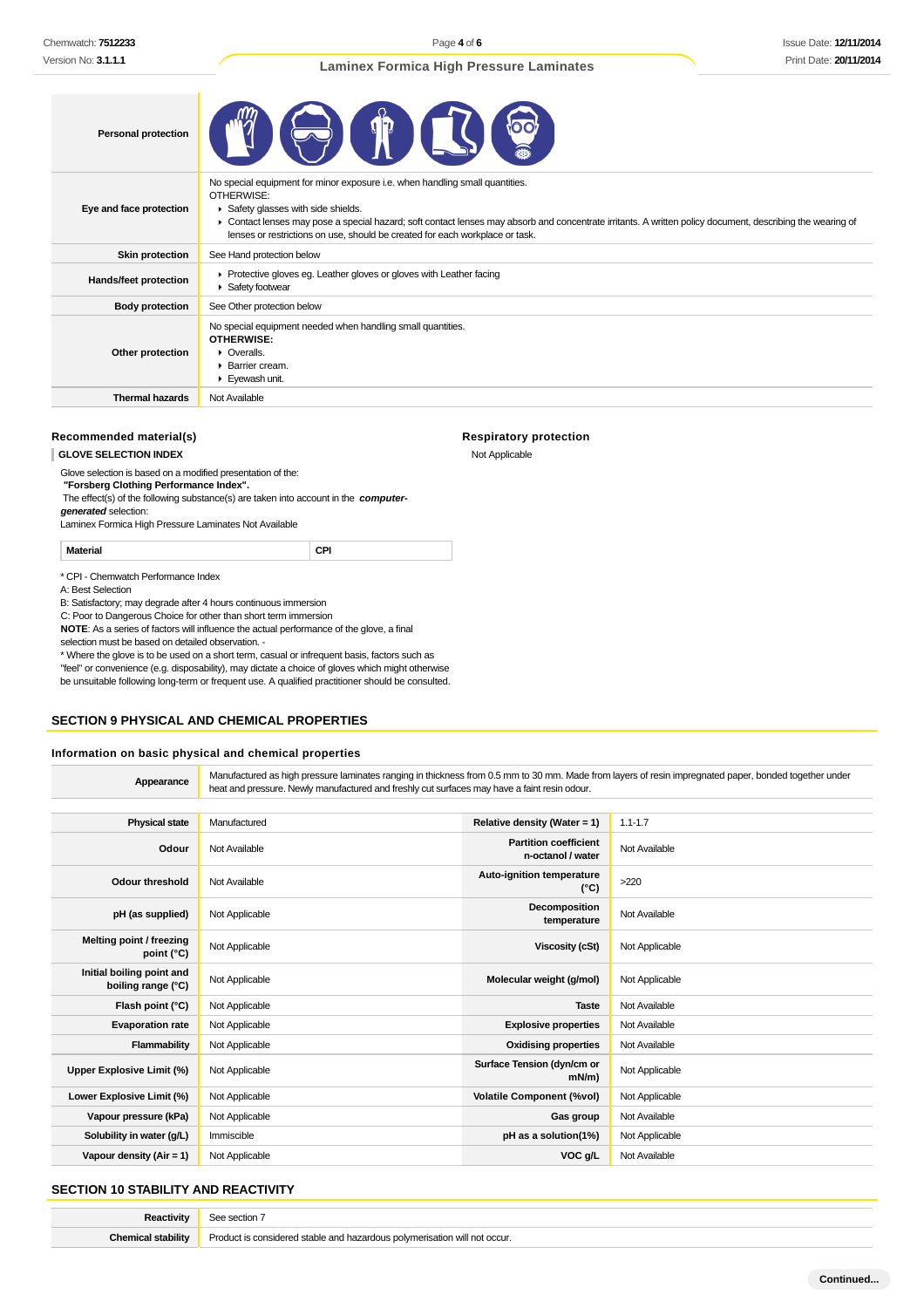# Issue Date: **12/11/2014** Print Date: **20/11/2014**

# **Laminex Formica High Pressure Laminates**

| Possibility of hazardous<br>reactions | See section 7 |
|---------------------------------------|---------------|
| <b>Conditions to avoid</b>            | See section 7 |
| Incompatible materials                | See section 7 |
| Hazardous decomposition<br>products   | See section 5 |

# **SECTION 11 TOXICOLOGICAL INFORMATION**

# **Information on toxicological effects**

| <b>Inhaled</b>      | Not normally a hazard due to physical form of product.<br>Generated dust may be discomforting to the upper respiratory tract. Formaldehyde vapour is irritating to the upper respiratory tract.             |
|---------------------|-------------------------------------------------------------------------------------------------------------------------------------------------------------------------------------------------------------|
| Ingestion           | Overexposure is unlikely in this form.<br>The dust may be discomforting and abrasive if swallowed.                                                                                                          |
| <b>Skin Contact</b> | Not normally a hazard due to physical form of product.<br>The material may be mildly discomforting and abrasive to the skin. Sharp edges may abrade the skin                                                |
| Eye                 | Not normally a hazard due to physical form of product.<br>The dust may be discomforting                                                                                                                     |
| Chronic             | ► Hazard relates to dust released by sawing, cutting, sanding, trimming or other finishing operations.<br>The material will emit small amounts of formaldehyde which is irritating to the mucous membranes. |

| <b>Laminex Formica High</b> | <b>TOXICITY</b>                             | <b>IRRITATION</b>                 |
|-----------------------------|---------------------------------------------|-----------------------------------|
| <b>Pressure Laminates</b>   | Not Available                               | Not Available                     |
|                             | <b>TOXICITY</b>                             | <b>IRRITATION</b>                 |
|                             | Dermal (rabbit) LD50: >5000 mg/kg           | [Manufacturer Mon]                |
| phenol/ formaldehyde resin  | Oral (rat) LD50: >2500 mg/kg                | Eye(rabbit):40/110 mod - Draize   |
|                             |                                             | Skin (rabbit): 3/8 - mod - Draize |
|                             | Not Available                               | Not Available                     |
|                             | <b>TOXICITY</b>                             | <b>IRRITATION</b>                 |
| melamine/ formaldehyde      | .<br>Dermal (rabbit) LD50: >10,000<br>mg/kg | No Data Reported                  |
| resin                       | Oral (rat) LD50: >10,000 mg/kg              |                                   |
|                             | Not Available                               | Not Available                     |
|                             | <b>TOXICITY</b>                             | <b>IRRITATION</b>                 |
| silica amorphous            | Dermal (rabbit) LD50: >5000 mg/kg           | * [Grace]                         |
|                             | Inhalation (rat) LC50: >0.139<br>mg/l/14h * | Eye (rabbit): non-irritating *    |
|                             | Oral (rat) LD50: 3160 mg/kg                 | Skin (rabbit): non-irritating *   |
|                             | Not Available                               | Not Available                     |

Not available. Refer to individual constituents.

| PHENOL/<br><b>FORMALDEHYDE RESIN</b>        | The following information refers to contact allergens as a group and may not be specific to this product.<br>Contact allergies quickly manifest themselves as contact eczema, more rarely as urticaria or Quincke's oedema. The pathogenesis of contact eczema<br>involves a cell-mediated (T lymphocytes) immune reaction of the delayed type. Other allergic skin reactions, e.g. contact urticaria, involve antibody-<br>mediated immune reactions.                                                                                                                                                                                       |                                 |   |
|---------------------------------------------|----------------------------------------------------------------------------------------------------------------------------------------------------------------------------------------------------------------------------------------------------------------------------------------------------------------------------------------------------------------------------------------------------------------------------------------------------------------------------------------------------------------------------------------------------------------------------------------------------------------------------------------------|---------------------------------|---|
| <b>SILICA AMORPHOUS</b>                     | For silica amorphous:<br>When experimental animals inhale synthetic amorphous silica (SAS) dust, it dissolves in the lung fluid and is rapidly eliminated. If swallowed, the vast<br>majority of SAS is excreted in the faeces and there is little accumulation in the body. Following absorption across the gut, SAS is eliminated via urine<br>without modification in animals and humans. SAS is not expected to be broken down (metabolised) in mammals.<br>Reports indicate high/prolonged exposures to amorphous silicas induced lung fibrosis in experimental animals; in some experiments these effects were<br>reversible. [PATTYS] |                                 |   |
| <b>Acute Toxicity</b>                       | Q                                                                                                                                                                                                                                                                                                                                                                                                                                                                                                                                                                                                                                            | Carcinogenicity                 | ✔ |
| <b>Skin Irritation/Corrosion</b>            | Q                                                                                                                                                                                                                                                                                                                                                                                                                                                                                                                                                                                                                                            | Reproductivity                  | O |
| <b>Serious Eye</b><br>Damage/Irritation     |                                                                                                                                                                                                                                                                                                                                                                                                                                                                                                                                                                                                                                              | <b>STOT - Single Exposure</b>   | O |
| <b>Respiratory or Skin</b><br>sensitisation |                                                                                                                                                                                                                                                                                                                                                                                                                                                                                                                                                                                                                                              | <b>STOT - Repeated Exposure</b> | O |
| Mutagenicity                                | Q                                                                                                                                                                                                                                                                                                                                                                                                                                                                                                                                                                                                                                            | <b>Aspiration Hazard</b>        | Q |

Legend:  $\blacktriangleright$  - Data required to make classification available<br>  $\blacktriangleright$  - Data available but does not fill the criteria for classification